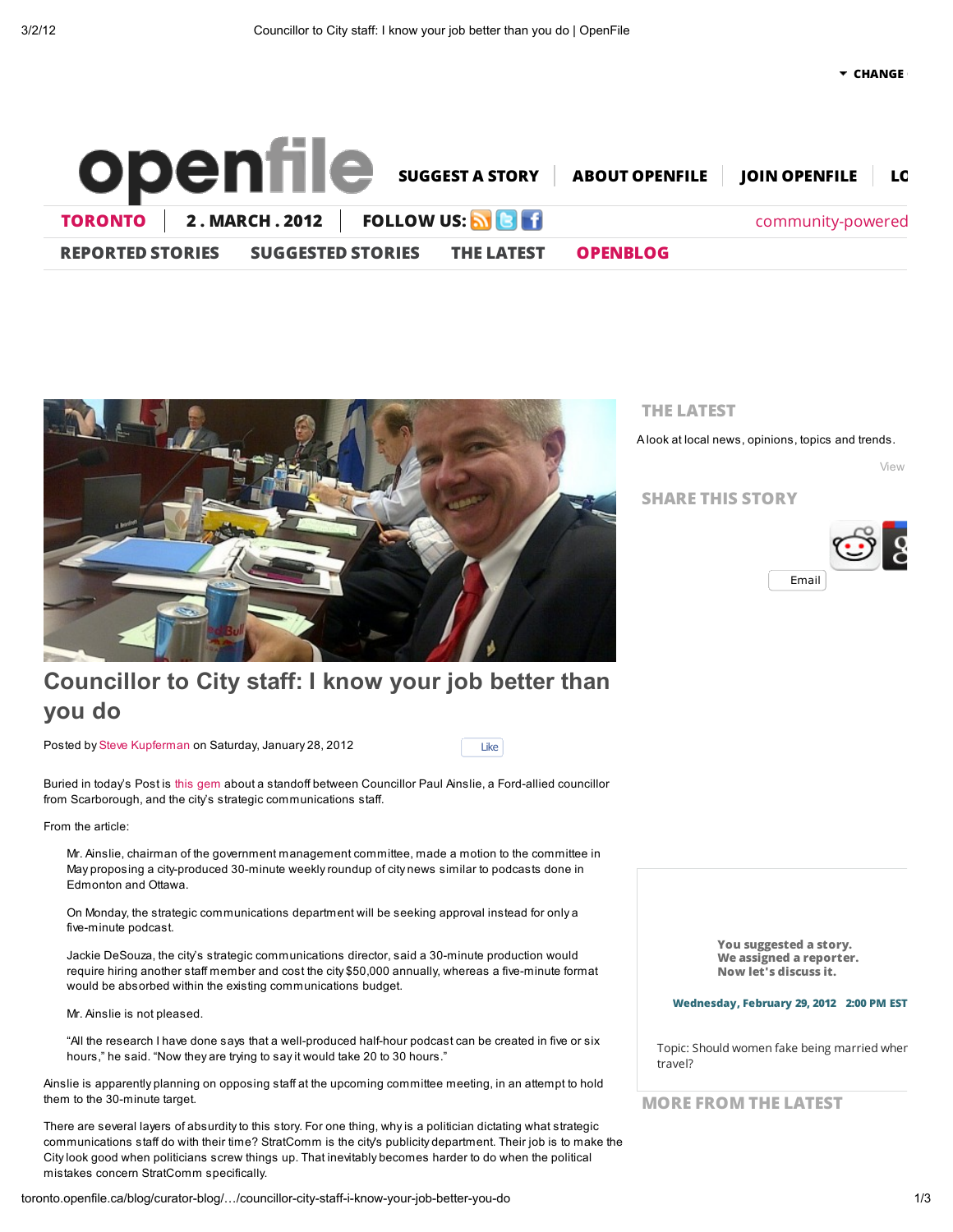3/2/12 Councillor to City staff: I know your job better than you do | OpenFile

And as to the notion of creating a city-run press organ, has Ainslie seen Our Toronto, the city's print newsletter? It's arguably the most unnecessary use of pulp in town. And this is a town that produces the Toronto Sun. (Also, Our Toronto is actually already available in audio format, though it's just a voice reading the print articles verbatim.)

This is one of countless examples of ways city councillors have found to micromanage staff. Imagine having 45 bosses, all of them prone to capricious decision-making as they try to curry favour with voters. It can't be easy to handle. No wonder the union bosses are such hard-asses.

Blog image via Paul Ainslie's Facebook page.

Like

### ADD NEW COMMENT

Optional: Login below.



# Miroslav Glavic 1 month ago

The fact that staff say it takes 30 hours to edit a podcast and a cost of a new staff and \$50,000 it is idiotic. I edit podcasts, I have been editing podcasts (both audio podcasts and video podcasts) for close to 10 years. I can guarantee the 30 hrs/one new staff/\$50,000 is complete f'ing bullshit

Liked | Reply



#### MORNINGFILE: MAKHNIASHVILI NEWS, DISTRACTED DRIVING IS TOP KILLER, AND "CURBSIDING" JUMPS IN GTA

MORNINGFILE 4 hours 15 min ago There's a sense of foreboding in the air as the moth Mariam Makhniashvili has been contacted by Toron Police after human remains were found...

|         | DOUG FORD WELCOMES A CASINO TO  |  |
|---------|---------------------------------|--|
|         | WARD 2—BUT OLG SAYS NO CASH FOR |  |
| TRANSIT |                                 |  |

COLOUR TORONTO UNSURPRISED: G20

CURATED NEWS 1 hour 36 min ago

### SENECA COLLEGE WRITES THE CODE FOR THE INEDIBLE, INCREDIBLE RASPBERRY PI

**CURATED NEWS** 19 hours 18 min ago

#### LESS TAXI MESS IS GOOD NEWS FOR PEOPLE WHO LIVE NEAR THE ISLAND AIRPORT

**CURATED NEWS** 20 hours 13 min ago

DALTON MCGUINTY AND LAUREL BROTEN FEEL DAVID MILLER'S PAIN: GOING AFTER TEACHERS' SICK DAY BANK

**CURATED NEWS** 21 hours 6 min ago

#### PHOTOFILE: SIGN, SIGN, EVERYWHERE A SIGN

**EXCLUSIVE** 20 hours 30 min ago

#### EXPLAINER: WHAT'S WRONG WITH TORONTO'S TAXI INDUSTRY, AND HOW DO WE FIX IT?

**EXPLAINER** 22 hours 42 min ago

#### REPORTED STORIES

#### ROBOCALLS: ANATOMY OF A SCANDAL

**COULD A PUBLIC SERVICE ACT HAVE SAVED** WEBSTER'S JOB?

#### IN TORONTO'S VENEZUELAN COMMUNITY FOR SANDWICH RIGHTS

SUGGESTED STORIES

#### WHAT'S THE STATUS ON THE A LA CARTE PI

WHAT'S TORONTO'S HISTORY OF NON-MA MAYORS?

ON THE PIGEONS OF TORONTO